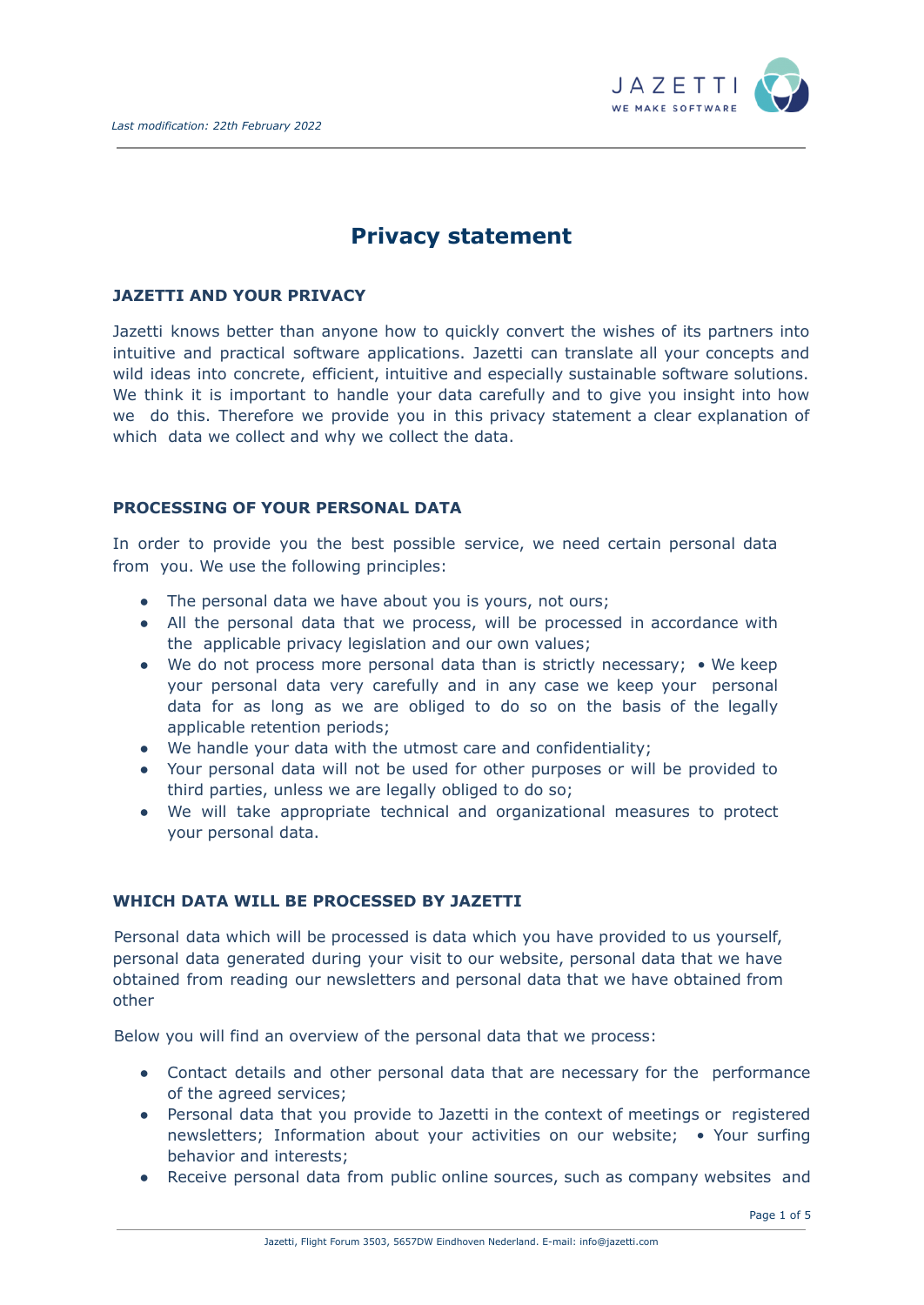

social media platforms, such as Linkedin;

● Personal data obtained from the Trade Register of the Chamber of commerce or the Land registry.

#### **SPECIAL AND / OR SENSITIVE PERSONAL DATA THAT WE PROCESS**

Our website and /or service does not intend to collect data about website visitors under the age of 16. Unless they have permission from their parents or guardian. However, we cannot check whether a visitor is older than 16. We therefore advise parents to be involved in the online activities of their children, in order to prevent data about children being collected without parental consent. If you are convinced that we have collected personal information about a minor without permission, please contact us at info@jazetti.com. We will then delete the information.

#### **COOKIES OR SIMILAR TECHNIQUES WE USE**

Jazetti's website uses cookies. By visiting our site, you accept the use of cookies as described on this page. You can delete, block and manage cookies via your browser settings. The types of cookies we use are:

- 1. for functional purposes;
- 2. for analytical purposes;
- 3. for advertising purposes;
- 4. for identification;
- 5. for social media sharing options.

#### *1. for functional purposes*

We use these types of cookies to register and remember your preferences as a visitor. By doing this you do not have to enter your preferences again and again. In this way it is easier to use the website.

#### *2. for analytical purposes*

We use these types of cookies to analyze the use of our website so that we can improve its functionality.

#### *3. for advertising purposes*

We use these types of cookies to help us show relevant advertisements on third party websites to people who may be interested in our services. In addition, we use these cookies to measure the performance of our advertising campaigns. With these cookies we can also limit the number of times you see an advertisement, so that you do not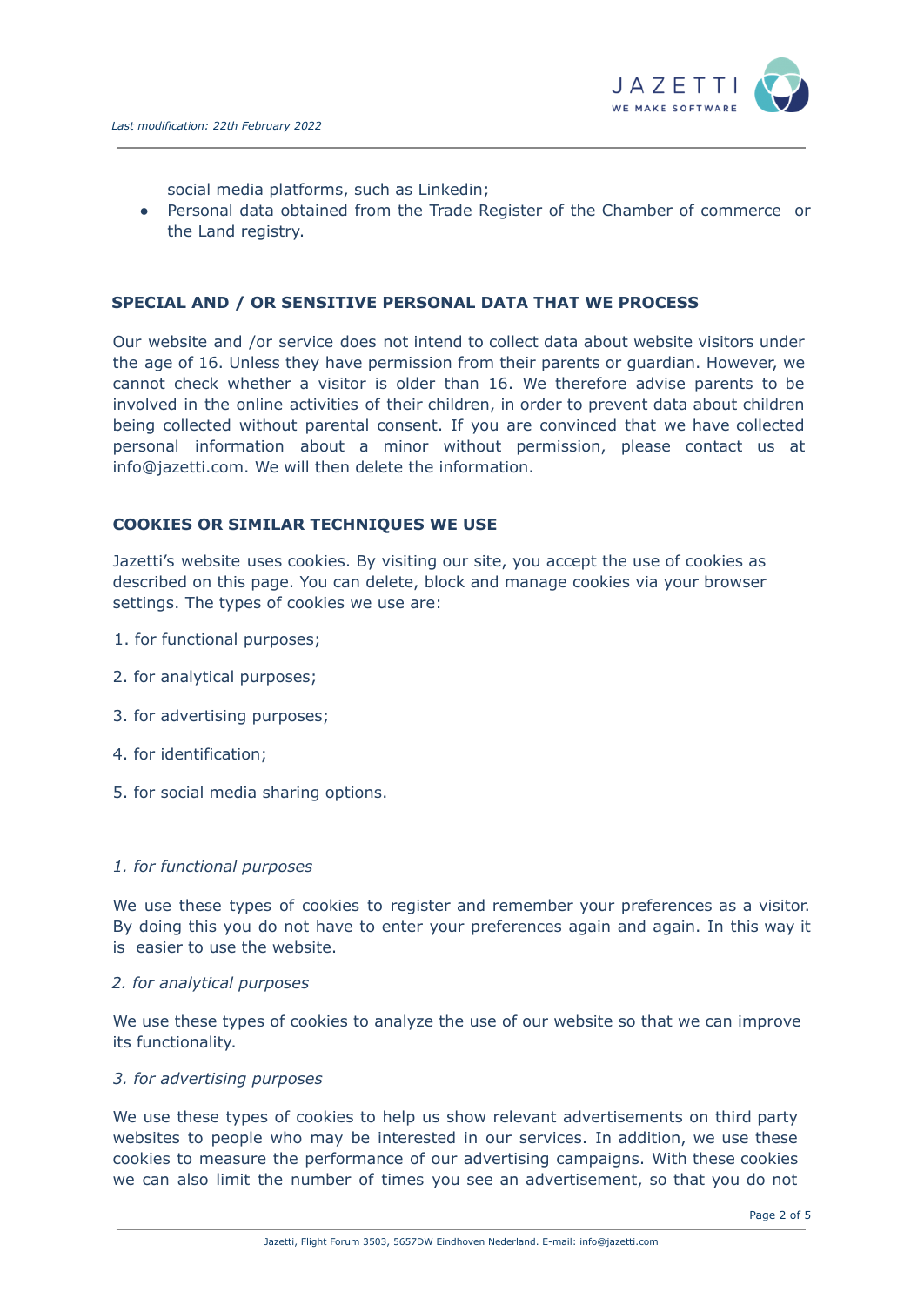

always see the same advertisement. Finally, this cookie is used to help you unsubscribe from our advertisements.

#### *4. for identification and authentication*

We use this type of cookie, among other things, to identify people after they have interacted with our website. By interaction we mean filling in a contact form or clicking on a hyperlink in an email that you receive from us. The data that we register during such an interaction is never shared with other organizations.

#### *5. for social media sharing options*

On our website you will find buttons that make it easy to share the articles on social networks such as Linkedin, Facebook, Instagram and Twitter. These buttons work through pieces of code (scripts) that come from these social networks themselves. These scripts also sometimes place cookies. We have no influence on this.

# **WHAT DOES JAZETTI USE YOUR PERSONAL DATA FOR**

We use your personal data for specifically identified purposes based on a lawful basis:

- Performing the agreed services;
- Communication in the context of the provision of services;
- Compliance with legal obligations;
- Sending newsletters;
- For the security, use and improvement of our website;
- To be able to call or e-mail you if necessary to perform our work properly; • To inform you about changes to our services and products;
- To deliver goods and services to you;
- We analyze your behavior on the website in order to improve the website and to tailor the range of products and services to your preferences;
- We follow your surfing behavior on various websites with which we tailor our products and services to your needs.

#### **RETENTION PERIOD OF PERSONAL DATA**

Jazetti B.V. does not store your personal data longer than is strictly necessary to achieve the purposes for which your data is collected. We delete personal data when it is no longer needed and in any case after the maximum retention period applicable under the applicable law.

# **SECURITY OF YOUR PERSONAL DATA**

Jazetti B.V. takes the protection of your data seriously and takes appropriate measures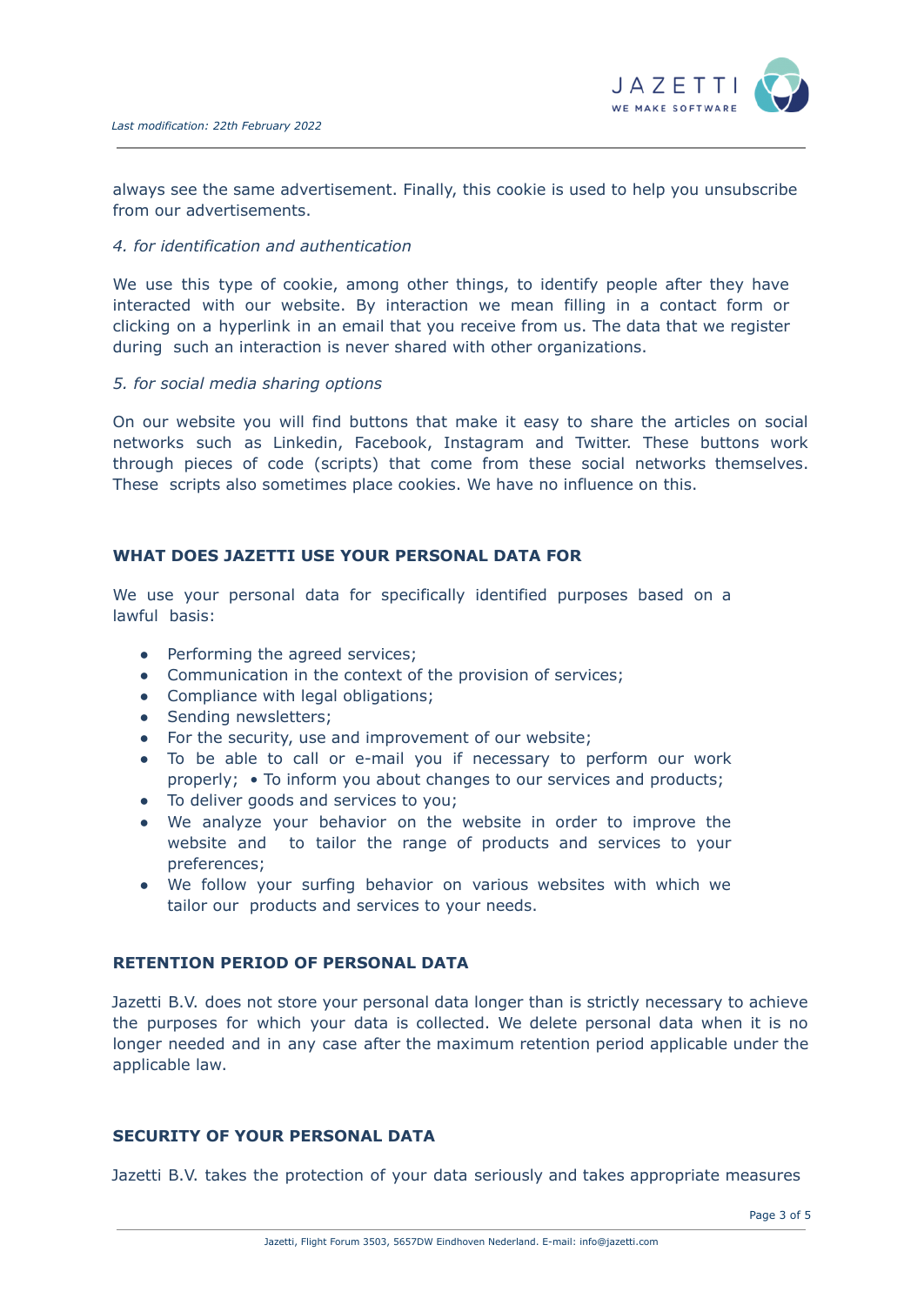

to prevent misuse, loss, unauthorized access, unwanted disclosure and unauthorized modification. If you feel that your data is not properly secured or there are indications of abuse, please contact us at info@jazetti.com or call us: +31 6 46 32 45 13.

If, despite our security, something goes wrong and this is disadvantageous for you, we will inform you as soon as possible.

#### **SHARING PERSONAL DATA**

We do not share personal information with third parties, except in one of the following circumstances:

- 1. With your consent We share personal information with third parties when you have given us permission to do so.
- 2. For external processing We provide personal data to our partners or other trusted companies so that they can process the data for us. We have concluded processor agreements with these parties for your protection of data as well as possible.
- 3. For legal reasons For example in case of a court order or a legal obligation or to comply with applicable laws and regulations.

#### **SEE, MODIFY OR REMOVE DATA**

You have the right to view, correct or delete your personal data. You also have the right to withdraw your consent to the data processing or to object to the processing of your personal data by Jazetti B.V. and you have the right to data portability. This means that you can submit a request to us to send the personal data we have about you in a computer file to you or another organization mentioned by you. You can send a request for access, correction, deletion, data transfer of your personal data or request for cancellation of your consent or objection to the processing of your personal data to info@jazetti.com.

To ensure that the request for access has been made by you, we ask you to send a copy of your ID with the request. Make your passport photo, MRZ (machine readable zone, the strip with numbers at the bottom of the passport), passport number and Citizen Service Number (BSN) black in this copy. This is to protect your privacy. We will respond to your request as soon as possible, but within four weeks.

Jazetti B.V. would also like to point out that you have the option to file a complaint with the national supervisory authority, the Dutch Data Protection Authority. This can be done via the following link:

https://autoriteitpersoonsgegevens.nl/nl/contact-met-de-autoriteit-persoonsgegevens

#### **COMPLAINTS**